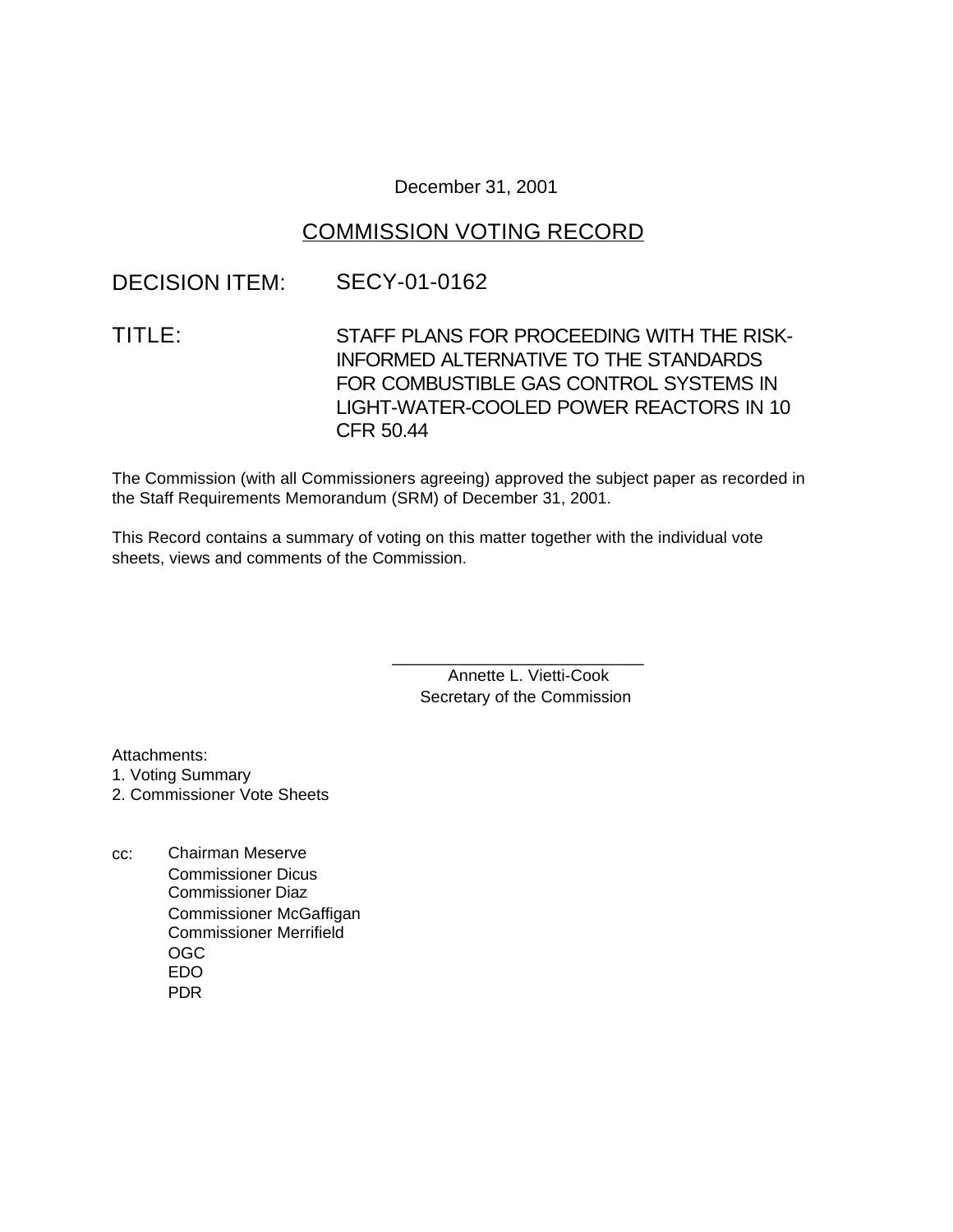### VOTING SUMMARY - SECY-01-0162

## RECORDED VOTES

|                         | <b>NOT</b><br>APRVD DISAPRVD ABSTAIN PARTICIP COMMENTS | DATE |          |
|-------------------------|--------------------------------------------------------|------|----------|
| <b>CHRM. MESERVE</b>    | X                                                      | X    | 12/18/01 |
| <b>COMR. DICUS</b>      | X                                                      | X    | 09/24/01 |
| COMR. DIAZ              | X                                                      | X    | 11/28/01 |
| <b>COMR. McGAFFIGAN</b> | X                                                      | X    | 12/10/01 |
| <b>COMR. MERRIFIELD</b> | X                                                      | X    | 12/10/01 |

### COMMENT RESOLUTION

In their vote sheets, all Commissioners approved the staff's recommendation and provided some additional comments. Subsequently, the comments of the Commission were incorporated into the guidance to staff as reflected in the SRM issued on December 31, 2001.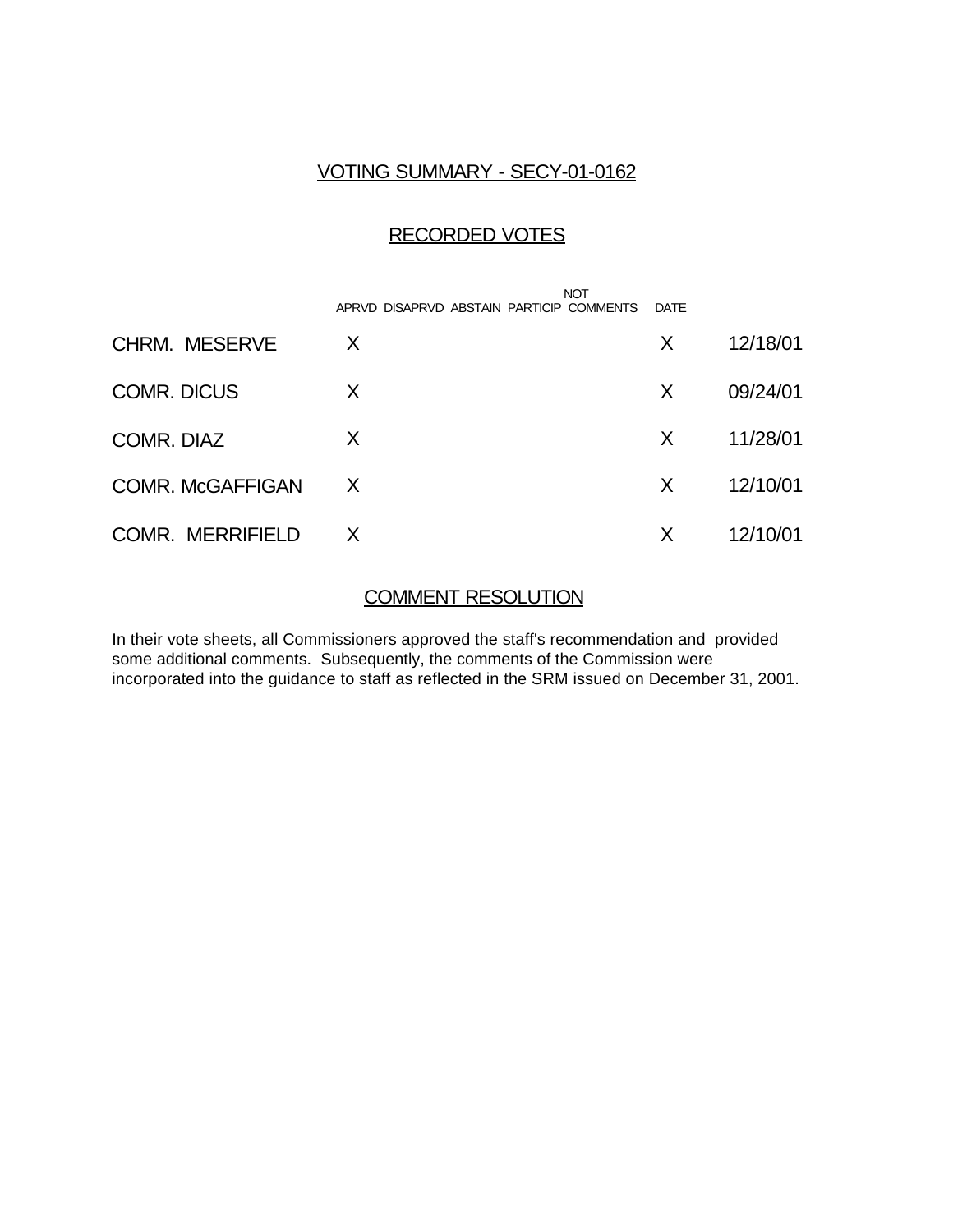### **Commissioner Comments on SECY-01-0162**

#### Chairman Meserve

The staff has presented a convincing technical case that the regulations concerning hydrogen recombiners in 10 CFR 50.44 result in requirements that are not justified on the basis of safety- or risk-significance. Accordingly, I approve the staff's recommendation of "Option 1," which would eliminate these requirements for all containment types. I note that additional changes to the regulations may be needed to address hydrogen monitoring requirements for accident assessment purposes, and that additional requirements for hydrogen control for PWR ice condenser and BWR Mark III containments may be necessary as a result of the resolution of Generic Safety Issue 189.

I also approve the staff's recommendations to:

- S proceed with rulemaking without preparation of a rulemaking plan; and
- S address the Commission's direction regarding the process for evaluating the value-impact of new voluntary requirements.

I commend the staff for its efforts to risk-inform the technical requirements of a regulation and for its approach to maintaining safety while reducing unnecessary regulatory burden.

### Commissioner Dicus

The staff should proceed with the development of the rulemaking as proposed in Option 1.

Recombiners handle relatively small amounts of hydrogen generated from metal-water reaction. They do not perform a risk-significant function. Therefore, as I stated in my comments on SECY-0198, I agree that it is justifiable to remove requirements on them.

Since the requirements that would be deleted will not apply to systems or practices which prevent detonations involving large amounts of hydrogen generated after severe accidents (igniters, or requirements to inert Mark I and Mark II containments), I agree that potentially risk significant functions would not be affected.

I also note that the staff has used risk-informing of 10CFR 50.44 to not only reduce burden for licensees, but also to recognize an opportunity to reduce risk from plants with Mark III and icecondenser containments due to station blackout events (creation of GSI-189). I commend the staff on that action and recommend expeditious resolution of GSI-189.

#### Commissioner Diaz

I approve the staff's recommendation to proceed with Option 1 and remove the requirements for hydrogen recombiners without the preparation of a rulemaking plan. I agree with the staff's statement that this option provides a more efficient regulatory approach and a better